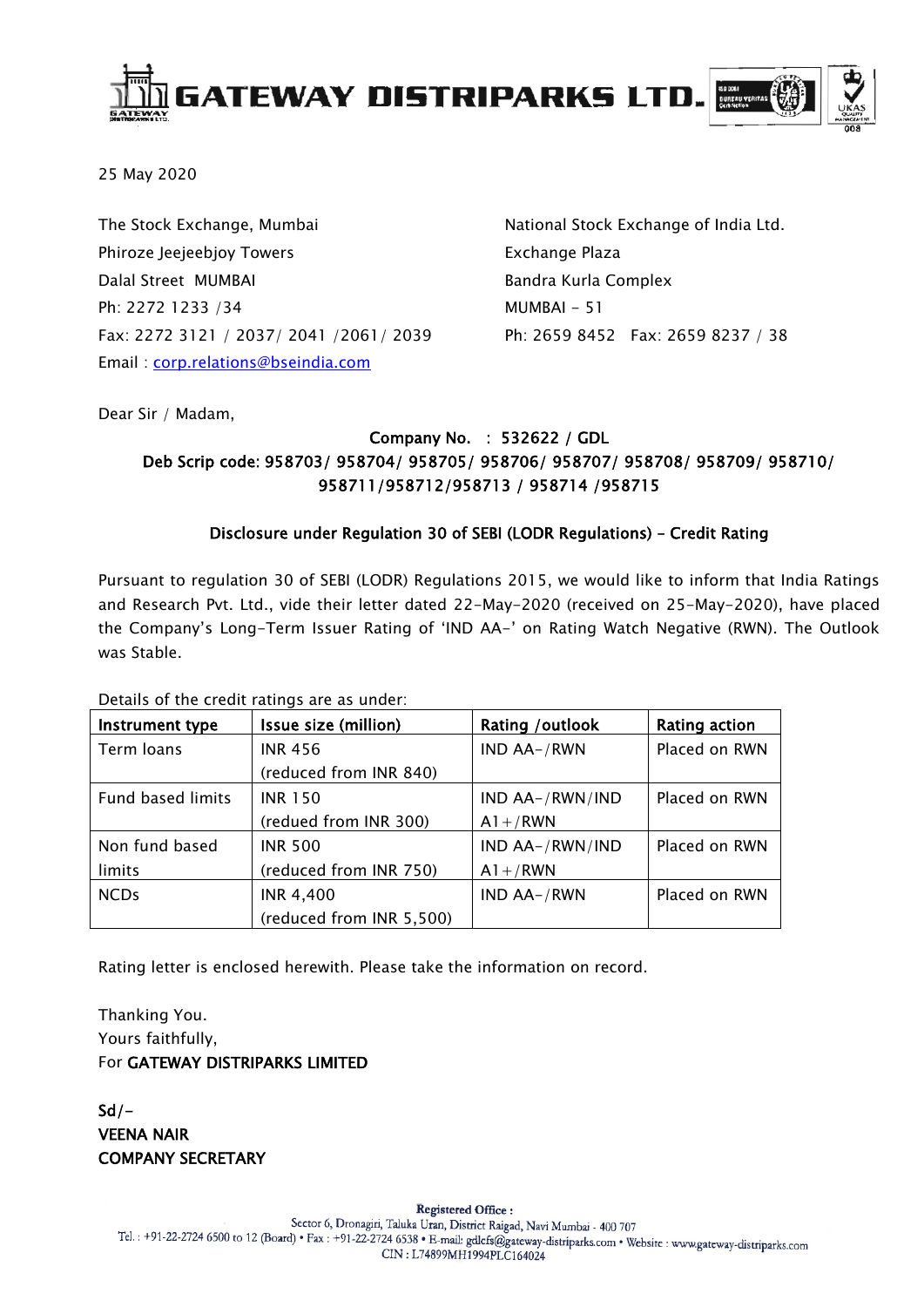

Mr. Sandeep Kumar Shaw Chief Finance Officer Gateway Distriparks Limited Sector 6, Donagiri, Taluka Uran, District Raigad, Navi Mumbai - 400700

May 22, 2020

### *Dear Sir/Madam,*

### *Re: Rating Letter for Bank Loan Ratings of Gateway Distriparks Limited*

India Ratings and Research (Ind-Ra) has placed Gateway Distriparks Limited's (GDL) Long-Term Issuer Rating of 'IND AA-' on Rating Watch Negative (RWN). The Outlook was Stable. The instrument-wise rating actions are as follows:

| <b>Instrument Type</b>   | Date<br><i><b>Issuance</b></i> | of Coupon<br>Rate $(\% )$ | <b>Maturity</b><br>Date | <b>Size</b><br>of<br>(million)                      | <b>Issue Rating/Rating Watch Rating Action</b>                   |               |
|--------------------------|--------------------------------|---------------------------|-------------------------|-----------------------------------------------------|------------------------------------------------------------------|---------------|
| Term loans               |                                |                           | March 2024              | INR456 (reduced from IND AA-/RWN<br><b>INR840</b> ) |                                                                  | Placed on RWN |
| Fund-based limits        |                                |                           |                         | <b>INR300</b> )                                     | INR150 (reduced from IND AA-/RWN/INIP laced on RWN<br>$A1 + RWN$ |               |
| Non-fund-based<br>limits |                                |                           |                         | <b>INR750</b> )                                     | INR500 (reduced from IND AA-/RWN/INIP laced on RWN<br>$A1 + RWN$ |               |

In issuing and maintaining its ratings, India Ratings relies on factual information it receives from issuers and underwriters and from other sources India Ratings believes to be credible. India Ratings conducts a reasonable investigation of the factual information relied upon by it in accordance with its ratings methodology, and obtains reasonable verification of that information from independent sources, to the extent such sources are available for a given security.

The manner of India Ratings' factual investigation and the scope of the third-party verification it obtains will vary depending on the nature of the rated security and its issuer, the requirements and practices in India where the rated security is offered and sold, the availability and nature of relevant public information, access to the management of the issuer and its advisers, the availability of pre-existing third-party verifications such as audit reports, agreed-upon procedures letters, appraisals, actuarial reports, engineering reports, legal opinions and other reports provided by third parties, the availability of independent and competent third-party verification sources with respect to the particular security or in the particular jurisdiction of the issuer, and a variety of other factors.

Users of India Ratings' ratings should understand that neither an enhanced factual investigation nor any third-party verification can ensure that all of the information India Ratings relies on in connection with a rating will be accurate and complete. Ultimately, the issuer and its advisers are responsible for the accuracy of the information they provide to India Ratings and to the market in offering documents and other reports. In issuing its ratings India Ratings must rely on the work of experts, including independent auditors with respect to financial statements and attorneys with respect to legal and tax matters. Further, ratings are inherently forward-looking and embody assumptions and predictions about future events that by their nature cannot be verified as facts. As a result, despite any verification of current facts, ratings can be affected by future events or conditions that were not anticipated at the time a rating was issued or affirmed.

India Ratings seeks to continuously improve its ratings criteria and methodologies, and periodically updates the descriptions on its website of its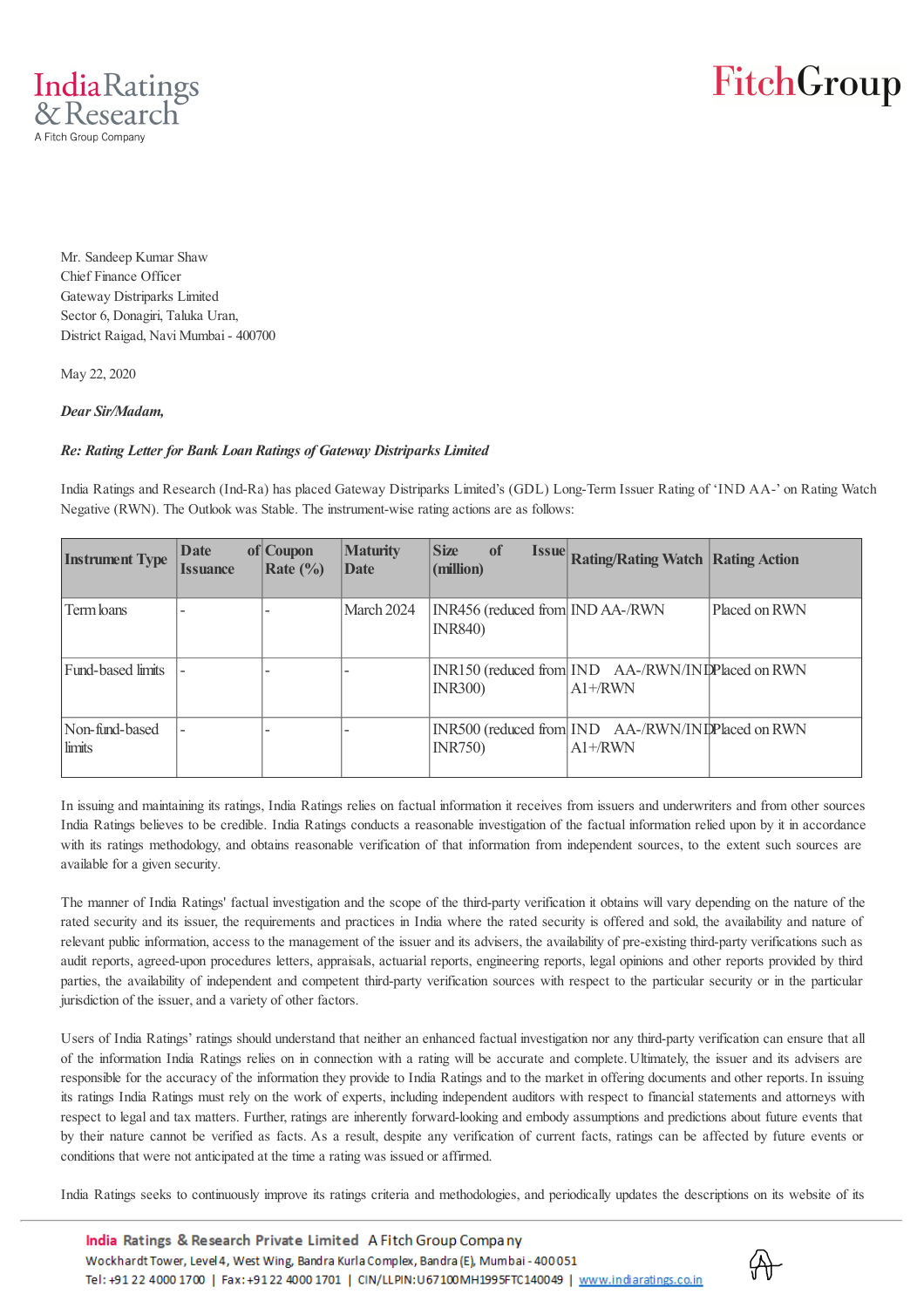IndiaRatings & Research A Fitch Group Company

> criteria and methodologies for securities of a given type. The criteria and methodology used to determine a rating action are those in effect at the time the rating action is taken, which for public ratings is the date of the related rating action commentary. Each rating action commentary provides information about the criteria and methodology used to arrive at the stated rating, which may differ from the general criteria and methodology for the applicable security type posted on the website at a given time. For this reason, you should always consult the applicable rating action commentary for the most accurate information on the basis of any given public rating.

> Ratings are based on established criteria and methodologies that India Ratings is continuously evaluating and updating. Therefore, ratings are the collective work product of India Ratings and no individual, or group of individuals, is solely responsible for a rating. All India Ratings reports have shared authorship. Individuals identified in an India Ratings report were involved in, but are not solely responsible for, the opinions stated therein. The individuals are named for contact purposes only.

> Ratings are not a recommendation or suggestion, directly or indirectly, to you or any other person, to buy, sell, make or hold any investment, loan or security or to undertake any investment strategy with respect to any investment, loan or security or any issuer. Ratings do not comment on the adequacy of market price, the suitability of any investment, loan or security for a particular investor (including without limitation, any accounting and/or regulatory treatment), or the tax-exempt nature or taxability of payments made in respect of any investment, loan or security. India Ratings is not your advisor, nor is India Ratings providing to you or any other party any financial advice, or any legal, auditing, accounting, appraisal, valuation or actuarial services. A rating should not be viewed as a replacement for such advice or services. Investors may find India Ratings ratings to be important information, and India Ratings notes that you are responsible for communicating the contents of this letter, and any changes with respect to the rating, to investors.

> It will be important that you promptly provide us with all information that may be material to the ratings so that our ratings continue to be appropriate. Ratings may be raised, lowered, withdrawn, or placed on Rating Watch due to changes in, additions to, accuracy of or the inadequacy of information or for any other reason India Ratings deems sufficient.

> Nothing in this letter is intended to or should be construed as creating a fiduciary relationship between India Ratings and you or between India Ratings and any user of the ratings.

In this letter, "India Ratings" means India Ratings & Research Pvt. Ltd. and any successor in interest.

We are pleased to have had the opportunity to be of service to you. If we can be of further assistance, please contact the undersigned at +91 22 4000 1700.

Sincerely,

India Ratings

<del>M</del> mishra

Kulan Brai

**Ashoo Mishra Krishan Binani Director Director**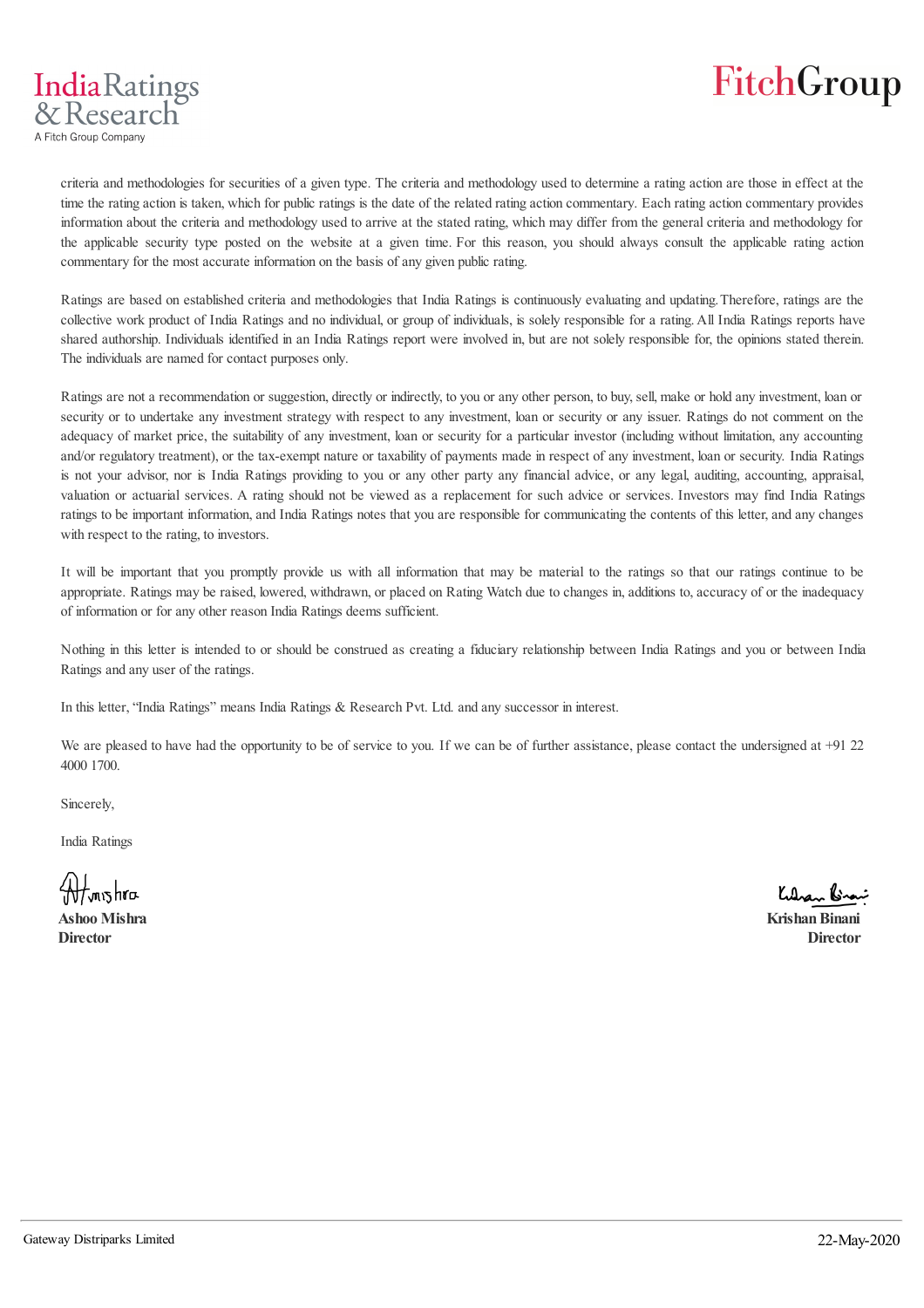

#### **Annexure: Facilities Breakup**

| <b>Instrument</b><br><b>Description</b> | <b>Banks</b><br><b>Name</b> | Ratings                                                        | <b>Sanction Amount (INR)</b><br>million) |
|-----------------------------------------|-----------------------------|----------------------------------------------------------------|------------------------------------------|
| Term loans                              | <b>HDFC</b><br><b>Bank</b>  | <b>IND AA-/Rating Watch Negative</b>                           | 456                                      |
| <b>Fund-based limits</b>                | <b>HDFC</b><br><b>Bank</b>  | IND AA-/Rating Watch Negative/IND A1+/Rating Watch<br>Negative | 150                                      |
| Non-fund-based limits                   | <b>HDFC</b><br><b>Bank</b>  | IND AA-/Rating Watch Negative/IND A1+/Rating Watch<br>Negative | 500                                      |

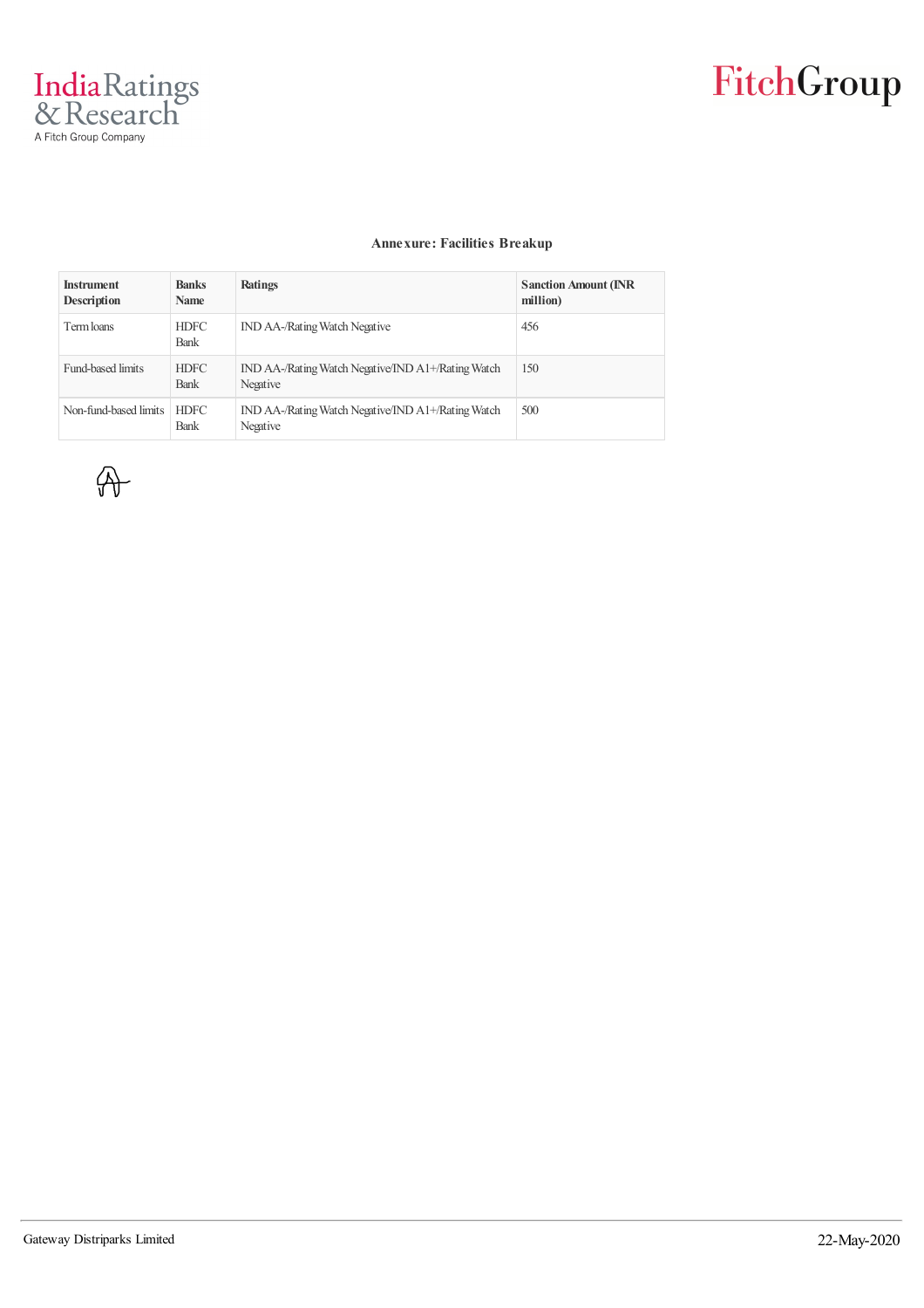

Mr. Sandeep Kumar Shaw Chief Finance Officer Gateway Distriparks Limited Sector 6, Donagiri, Taluka Uran, District Raigad, Navi Mumbai - 400700

May 22, 2020

#### *Dear Sir/Madam,*

#### *Re: Rating Letter for Non-Convertible Debentures (NCDs) Ratings of Gateway Distriparks Limited*

India Ratings and Research (Ind-Ra) has rated Gateway Distriparks Limited's (GDL) NCDs as follows:

| <b>Instrument Type</b>             | <b>Size of Issue (million)</b>        | <b>Rating/Rating Watch</b> | Rating Action |
|------------------------------------|---------------------------------------|----------------------------|---------------|
| Non-convertible debentures (NCDs)* | $INR4,400$ (reduced from $INR5,500$ ) | <b>IND AA-/RWN</b>         | Placed on RWN |

#### \*Details in Annexure

In issuing and maintaining its ratings, India Ratings relies on factual information it receives from issuers and underwriters and from other sources India Ratings believes to be credible. India Ratings conducts a reasonable investigation of the factual information relied upon by it in accordance with its ratings methodology, and obtains reasonable verification of that information from independent sources, to the extent such sources are available for a given security.

The manner of India Ratings' factual investigation and the scope of the third-party verification it obtains will vary depending on the nature of the rated security and its issuer, the requirements and practices in India where the rated security is offered and sold, the availability and nature of relevant public information, access to the management of the issuer and its advisers, the availability of pre-existing third-party verifications such as audit reports, agreed-upon procedures letters, appraisals, actuarial reports, engineering reports, legal opinions and other reports provided by third parties, the availability of independent and competent third-party verification sources with respect to the particular security or in the particular jurisdiction of the issuer, and a variety of other factors.

Users of India Ratings' ratings should understand that neither an enhanced factual investigation nor any third-party verification can ensure that all of the information India Ratings relies on in connection with a rating will be accurate and complete. Ultimately, the issuer and its advisers are responsible for the accuracy of the information they provide to India Ratings and to the market in offering documents and other reports. In issuing its ratings India Ratings must rely on the work of experts, including independent auditors with respect to financial statements and attorneys with respect to legal and tax matters. Further, ratings are inherently forward-looking and embody assumptions and predictions about future events that by their nature cannot be verified as facts. As a result, despite any verification of current facts, ratings can be affected by future events or conditions that were not anticipated at the time a rating was issued or affirmed.

India Ratings seeks to continuously improve its ratings criteria and methodologies, and periodically updates the descriptions on its website of its criteria and methodologies for securities of a given type. The criteria and methodology used to determine a rating action are those in effect at the time the rating action is taken, which for public ratings is the date of the related rating action commentary. Each rating action commentary provides information about the criteria and methodology used to arrive at the stated rating, which may differ from the general criteria and methodology for the applicable security type posted on the website at a given time. For this reason, you should always consult the applicable rating action commentary for the most accurate information on the basis of any given public rating.

Ratings are based on established criteria and methodologies that India Ratings is continuously evaluating and updating. Therefore, ratings are the collective work product of India Ratings and no individual, or group of individuals, is solely responsible for a rating. All India Ratings reports have shared authorship. Individuals identified in an India Ratings report were involved in, but are not solely responsible for, the opinions stated therein. The individuals are named for contact purposes only.

Ratings are not a recommendation or suggestion, directly or indirectly, to you or any other person, to buy, sell, make or hold any investment, loan or security or to undertake any investment strategy with respect to any investment, loan or security or any issuer. Ratings do not comment on the adequacy of market price, the suitability of any investment, loan or security for a particular investor (including without limitation, any accounting and/or regulatory treatment), or the tax-exempt nature or taxability of payments made in respect of any investment, loan or security. India Ratings is not your advisor, nor is India Ratings providing to you or any other party any financial advice, or any legal, auditing, accounting, appraisal, valuation or actuarial services. A rating should not be viewed as a replacement for such advice or services. Investors may find India Ratings ratings to be important information, and India Ratings notes that you are responsible for communicating the contents of this letter, and any changes with respect to the rating, to investors.

It will be important that you promptly provide us with all information that may be material to the ratings so that our ratings continue to be appropriate. Ratings may be raised, lowered, withdrawn, or placed on Rating Watch due to changes in, additions to, accuracy of or the inadequacy of information or for any other reason India Ratings deems sufficient.

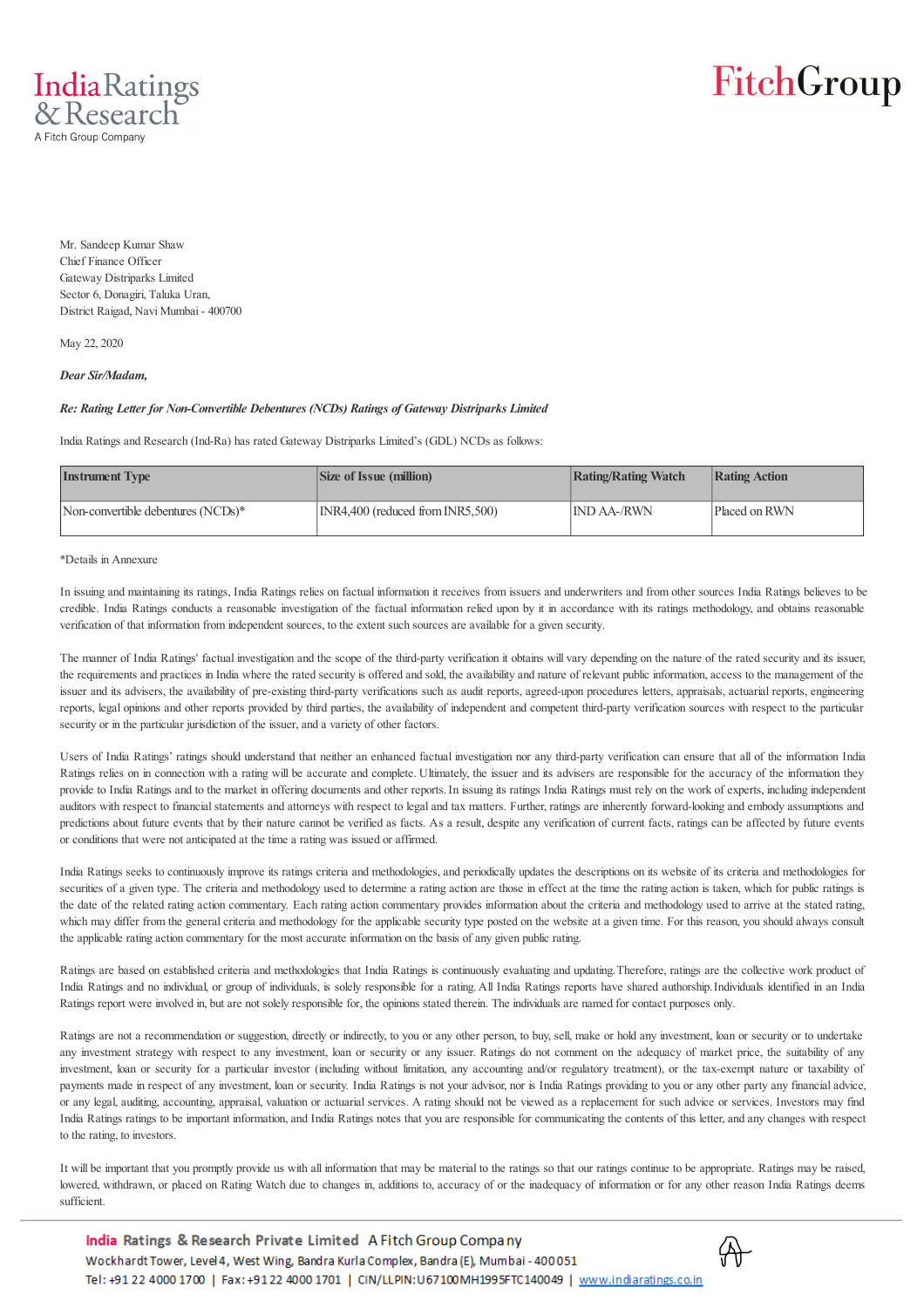



Nothing in this letter is intended to or should be construed as creating a fiduciary relationship between India Ratings and you or between India Ratings and any user of the ratings.

In this letter, "India Ratings" means India Ratings & Research Pvt. Ltd. and any successor in interest.

We are pleased to have had the opportunity to be of service to you. If we can be of further assistance, please contact the undersigned at +91 22 4000 1700.

Sincerely,

India Ratings

Www.shra

Kulan Brai

**Ashoo Mishra Krishan Binani Director Director**